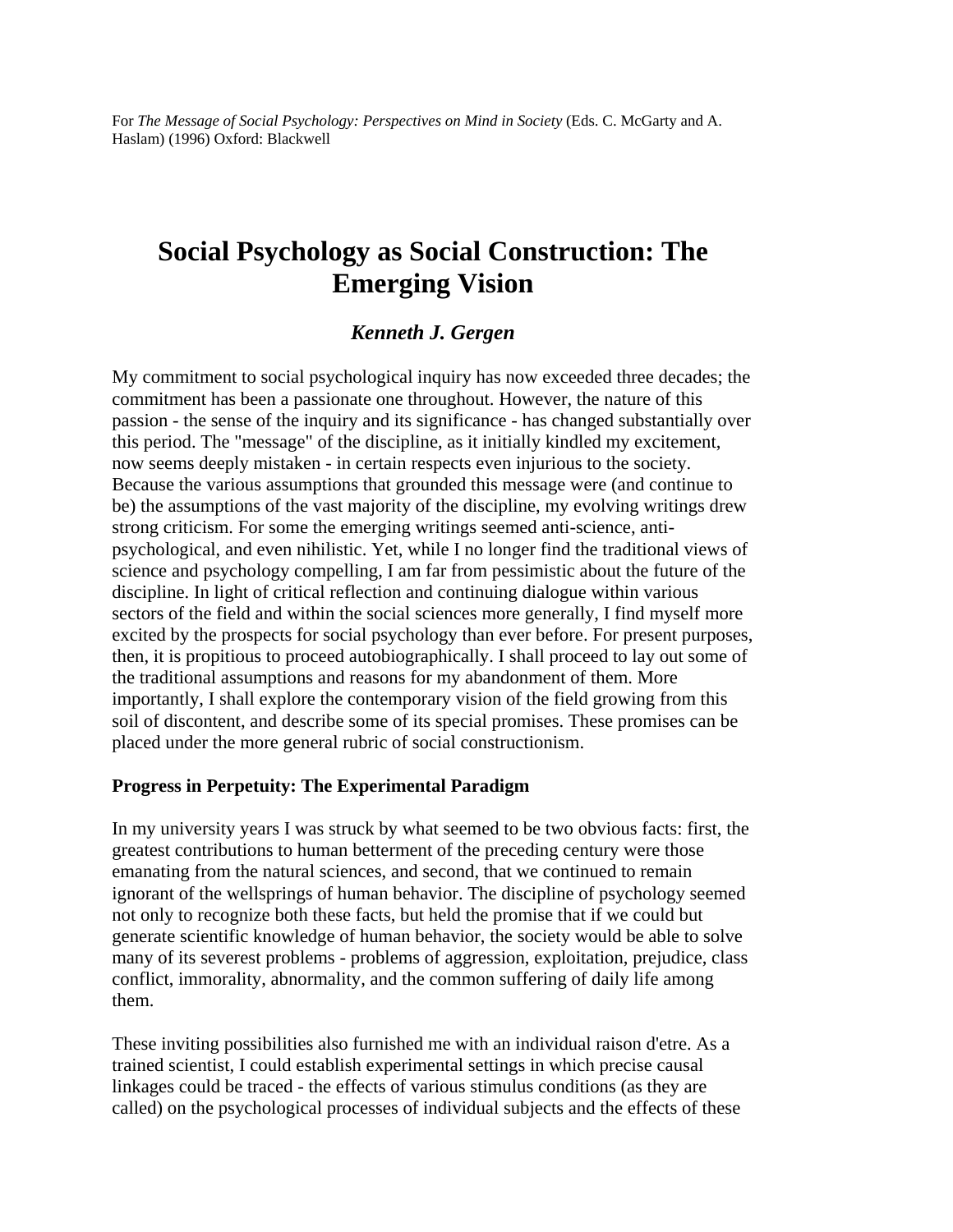psychological processes on the subjects' behavior toward each other. Observations of these causal sequences could also be evaluated statistically so as to ensure their broad generality. I could then make these findings available to my colleagues for further study, and as weaknesses and limitations were discovered in this work, further research would be invited. Over time, aided by my participation, the field would generate highly sophisticated and well-tested theoretical accounts (principles and explanations) of broad generality. These accounts would not be biased by any particular ideology, political position, or ethical commitment. In effect, these accounts could be made available to all people, so that policy makers, organizational decision makers, community leaders - indeed, any private citizen - could benefit in their attempts to improve the human condition.

These various beliefs were scarcely my own; indeed they are major suppositions within what is generally called empirical or experimental social psychology. To illustrate these assumptions in action, let me draw from early research of my own, on a topic that continues to fascinate me even today, namely the self. Joining with my many colleagues in psychology, I believed that any proper understanding of individual action must take into account various psychological processes - such as perception, motivation, emotion, memory and the like. However, I was particularly struck by the possible impact on human behavior of the individual's conception of self and others. Our moment-to-moment decisions, it seemed, depend on what we think of ourselves (our concept of self, self-esteem, and the like) and others (their personality, expectations, etc.). In contrast to many personality theorists, I was also impressed by what seemed to me a profound lability in self-conception. We don't seem to have a single, stable conception of ourselves, it seemed to me, but to have the capacity for infinite fluctuation. Further, to extend George Herbert Mead's (1934) insights, these fluctuations seem directly connected to others' behavior toward us. As I reasoned, then, an individual's self-esteem can be shaped from moment to moment by others' expressions of esteem for them.

This sort of reasoning invited an experimental study in which I attempted to trace the systematic effects of one's person's evaluations on the self-esteem of another. Within the context of a very elaborate study, with many variables and measures, I thus had subjects (college sophomores) interviewed by a graduate student (stimulus person). During the interview the subjects were asked to make a series of self-evaluations. In an experimental group, the interviewer subtly agreed with the subject each time she evaluated herself positively, and was silent or disagreed when she evaluated herself negatively. As I found, the self-ratings of the subjects increased steadily throughout the interview. They did not do so in a control group who were not exposed to this form of feedback. In a subsequent test of self-esteem, administered privately, the experimental subjects demonstrated statistically higher ratings than control group subjects. The positive feedback, in effect, seemed to carry past the interview itself. These and other results were subsequently published for my professional colleagues (Gergen, 1965), and I derived a certain satisfaction from the sense of having contributed to a growing body of research that would eventually inform us of the nature of self-conception, and which could be used by therapists, educators, parents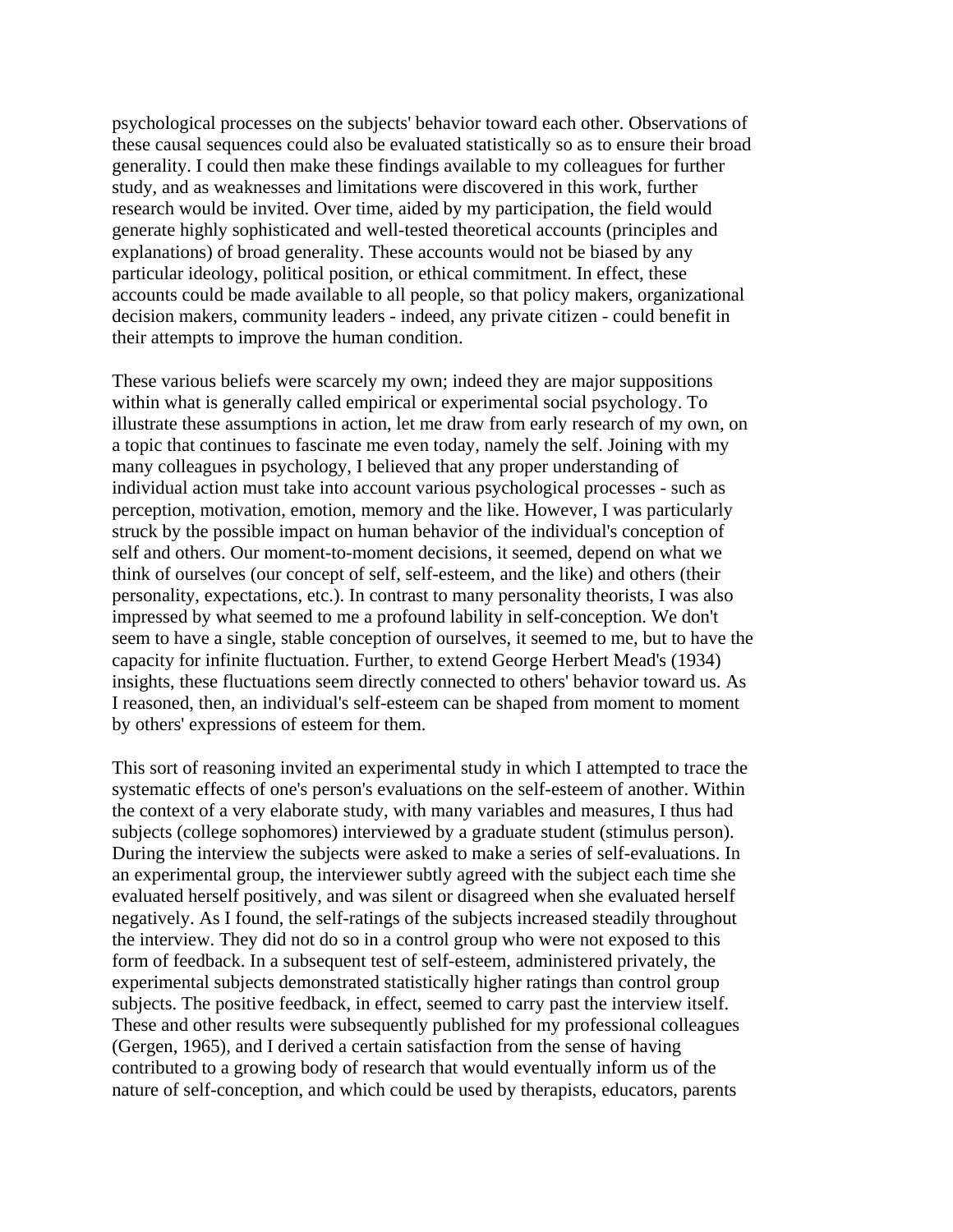and all of us concerned with each others' welfare.

To summarize, the message of social psychology inherent in the prevailing Zeitgeist was that empirical research can furnish an unbiased and systematic description and explanation of social behavior, that the accuracy and generality of these theoretical accounts are subject to continuous improvement through research, and that there is nothing so practical for society as an accurate, empirically supported theory. In effect, scientists can offer the society enormous riches in terms of principles of human interaction, and with these principles the society can improve itself. With respect to our understanding of selves, progress in knowledge is interminable.

## **The Early Impasse: Social Psychology as History**

The preceding pages were difficult to write, much like attempting to reignite the naive idealisms of adolescence. No, I don't wish to abandon all the premises and certainly not the optimistic sense of potential for the discipline. However, it was essential to squarely face the foolishness if some sort of salvaging was to take place. For me, the first step in critical self-reflection was the growing realization of the historical perishability of social psychological knowledge. Much of the above enthusiasm depends on the belief that knowledge accumulates: each experiment can add to the previous and the accretion of findings gives us an improved fix on the realities of social life. But what if social life is not itself stable; what if social patterns are in a state of continuous and possibly chaotic transformation? To the extent this is so, then the science does not accumulate knowledge; its knowledge represents no more than a small, and perhaps not very important history of college student behavior in artificial laboratory settings.

These doubts began to take place even in the design of the above described research on self-evaluation. In an additional part of the study I argued that in order for others' feedback to affect one's level of self-esteem, this feedback would have to appear authentic. If one believed the feedback was insincere, not intended to be an accurate expression of feeling, then the feedback would have little effect. Indeed, I tested this hunch by running a group of subjects under the same conditions as above, with the exception of telling them that the interviewer would be practicing a set of interview techniques. The results confirmed my hypothesis. However, in moments of repose, it also struck me that none of the feedback in any of the conditions was truly sincere; all of it was experimentally arranged. This meant that it was not what the interviewer actually did in the interchange that mattered, but the interpretation that was placed on it. Yet, if interpretations come and go across cultural history, and there is virtually no limit on the ways events can be interpreted, then what are we to make of these results? There was widespread belief at one time in people's souls, and in demon possession; such interpretations are no longer favored. In the 16th century, states of melancholy were detected everywhere; early in the present century, people suffered from "nervous breakdowns." These interpretations are now little evidenced. My results seemed, then, to be reflections of the present cultural conditions.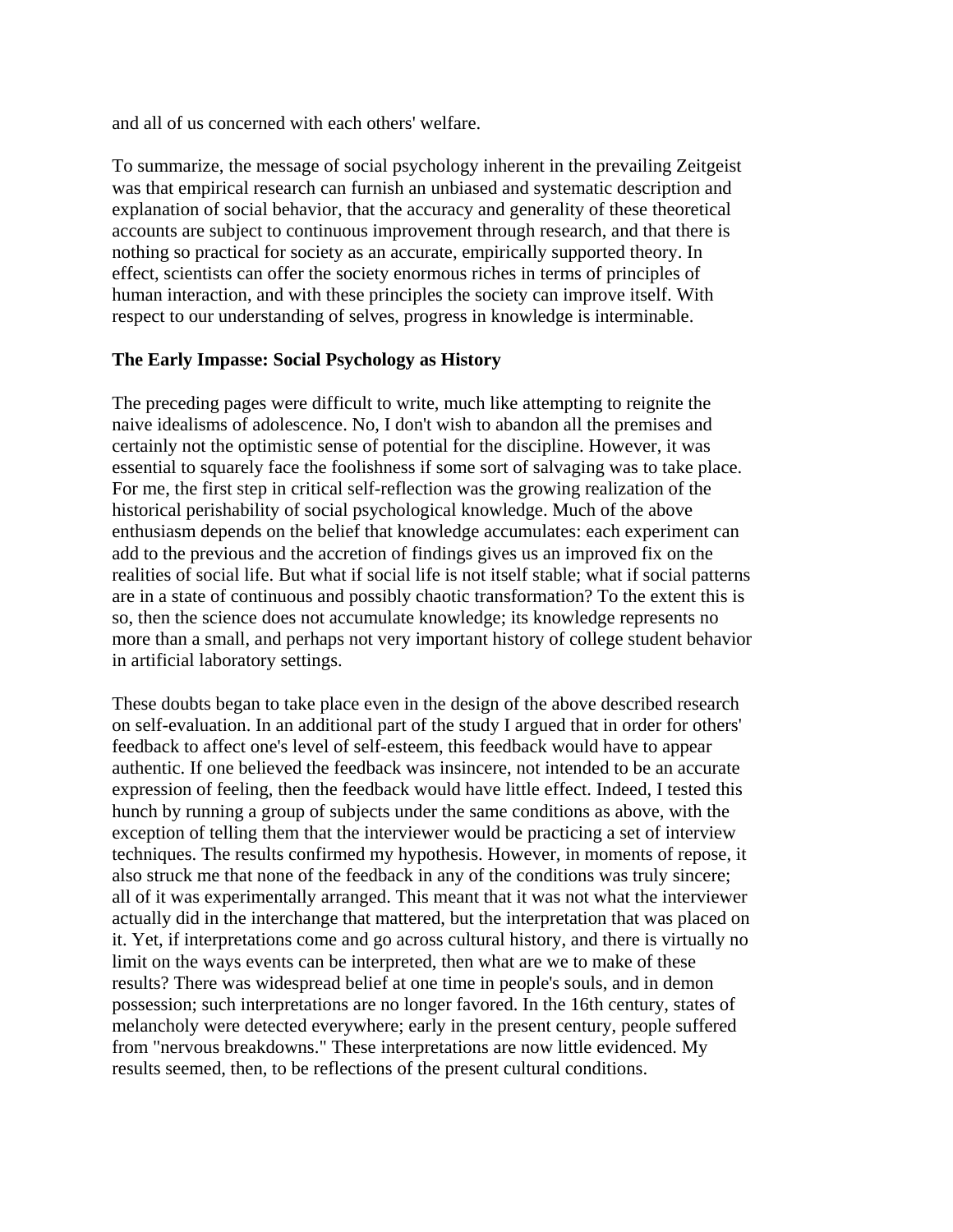To think about the way "nervous breakdowns" disappeared from view, and concepts like "identity crisis," and "anomie" came and went in more recent years, added an additional wrinkle to the gathering doubt. There are many ways in which psychology is a creative discipline. It is continuously developing new terminologies, new explanations, and novel insights into the wellsprings of human conduct. Aren't these efforts all adventures in interpretation? And if they are, don't they contribute to the interpretive mix within the society? Aren't they pressing our interpretations in new directions, and thus affecting our actions toward each other? In effect, to the extent that social psychological theories enter the society, they have the capacity to alter social pattern. In effect, the field itself contributes to the very transience in social patterning that invalidates its faith in cumulative knowledge.

The plot thickens: consider again my little study on self-conception. My theoretical reasoning seems compelling enough, some might say that it reflects general common sense. But let us consider where my assumptions about selves differ from common sense. For most of western culture, we are each endowed with capacities for autonomous choice. We are fundamentally free to chose one path of action as opposed to another. Indeed, it is just such a commitment to individual choice that undergirds our beliefs in democracy, law, and the kind of everyday morality in which we hold each other responsible for our actions. Yet, the self I portray in my experiment has no voluntary agency. One's sense of self, in this context, is determined by social feedback; I am simply the repository of others' attitudes toward me. In this sense I suppress or negate the common cultural wisdom, and subtly undermine the rationale for the cultural institutions of democracy, legal responsibility, and so on. If I extend my theoretical assumption, I even destroy the assumption of authentic or sincere feedback, as all feedback from others would equally well be the outcome of social programming.

The upshot of this line of reasoning is that the discipline of psychology not only stirs the pot of social meaning, but it is value saturated. That is, in spite of its attempt to be value-neutral, the interpretations of the discipline subtly lend themselves to certain kinds of action and discredit others. The tradition's most well known research, for example, discredits conformity, obedience, and succumbing to attitude change pressures. In this way the discipline subtly champions independence, autonomy, and self-containment; cooperation, collaboration and empathic integration of the other are all suppressed. So not only does the field operate to change (or sustain) interpretations, it also functions unwittingly as a moral and political advocate. The hope of a value neutral science is deeply misguided.

Most of these arguments were published in an early article, "Social psychology as history" (Gergen, 1973). The effects were startling. Broad controversy ensued; my arguments were rejected as counter-productive philosophy by some, pilloried by others, and for a few, there was a sense of "at last, vindication of long silent doubts." This article, combined with a range of additional critique (Harre and Secord, 1972; Ring, 1967; McGuire, 1973) produced what was called the "crisis in social psychology."(see, for example, Strickland, 1976). Yet, within a few years the crisis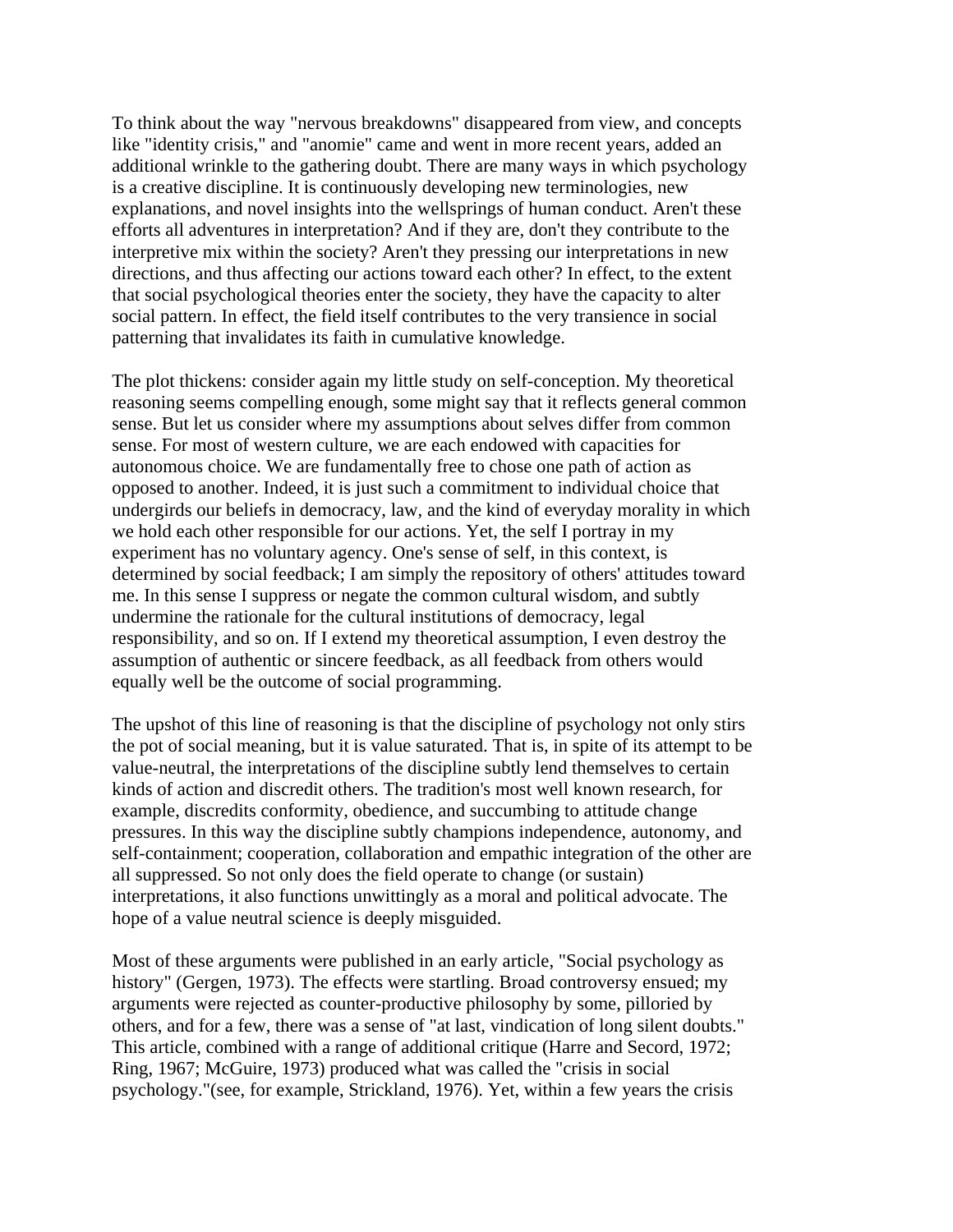subsided; the experimentalists returned to business as usual; self-reflection largely disappeared from the pages of the major journals. At the same time, for a small number of beleaguered but undaunted souls, there loomed but dimly the vision of a reconstructed social psychology.

#### **The Emergence of Social Construction**

For me, exploration of this vision grew importantly from attempts to defend my initial criticisms. This was not only true in the general sense that for purposes of defense it was essential that I broaden my acquaintance with relevant work in philosophy, sociology, history and other relevant fields. However, the possibility of a positive alternative to the traditional view of the field was also invited more specifically by what seemed to me the most powerful attack on my thesis of social psychology as history. To paraphrase this interesting line of argument: my thesis was altogether too concerned with public activity. To be sure, social patterns were in constant flux; styles, ideologies, public opinion, and customs are subject to historical shifts, and psychologists (to the extent they are read or understood), might affect these proclivities. However, social psychology is not interested in exterior ephemera. Its task is to lay bear the psychological bases of these patterns - how it is that basic processes of cognition, motivation, prejudice, and the like function in human organisms. These processes are not unstable; they are inherent in human nature. Only their expressions are mutable.

This defense did seem a little awkward, inasmuch as the field was ostensibly dedicated to predicting and understanding social behavior, in effect, patterns that are inherently unstable. However, there was little means by which I could be certain that the underlying processes were not both stable and universal. But why the uncertainty; and how could the critic be so certain that there were such enduring phenomena? How could we judge whether the internal processes were indeed ephemeral or universal? This question continued to haunt me until ultimately a rebuttal was forthcoming. And it was this rebuttal that furnished the critical turning point toward a new, constructionist social psychology. The important reading for me was Gadamer's (1975) classic work Truth and Method. Gadamer was grappling with the question that had plagued hermeneutic scholars for several centuries: how is it that we can understand the meaning within a text - what the author is attempting to say? The question had never yielded a satisfactory answer within the hermeneutic tradition, a fact that was very interesting to me indeed. For the problem of how readers understand the meaning within texts is essentially equivalent to how it is psychologists comprehend the psychological processes giving rise to overt action. For me, the pivotal concept in Gadamer's work is the horizon of understanding. As he argued, a reader approaches a text with a forestructure of understanding in place, essentially a range of interpretive tendencies that will typically dominate the way in which the text is understood. Although Gadamer went on to search for means by which the reader can suspend the horizon of understanding, I was much less impressed with this account than by the ambient resonances of this concept with other intellectual developments. In his work, The Structure of Scientific Revolutions,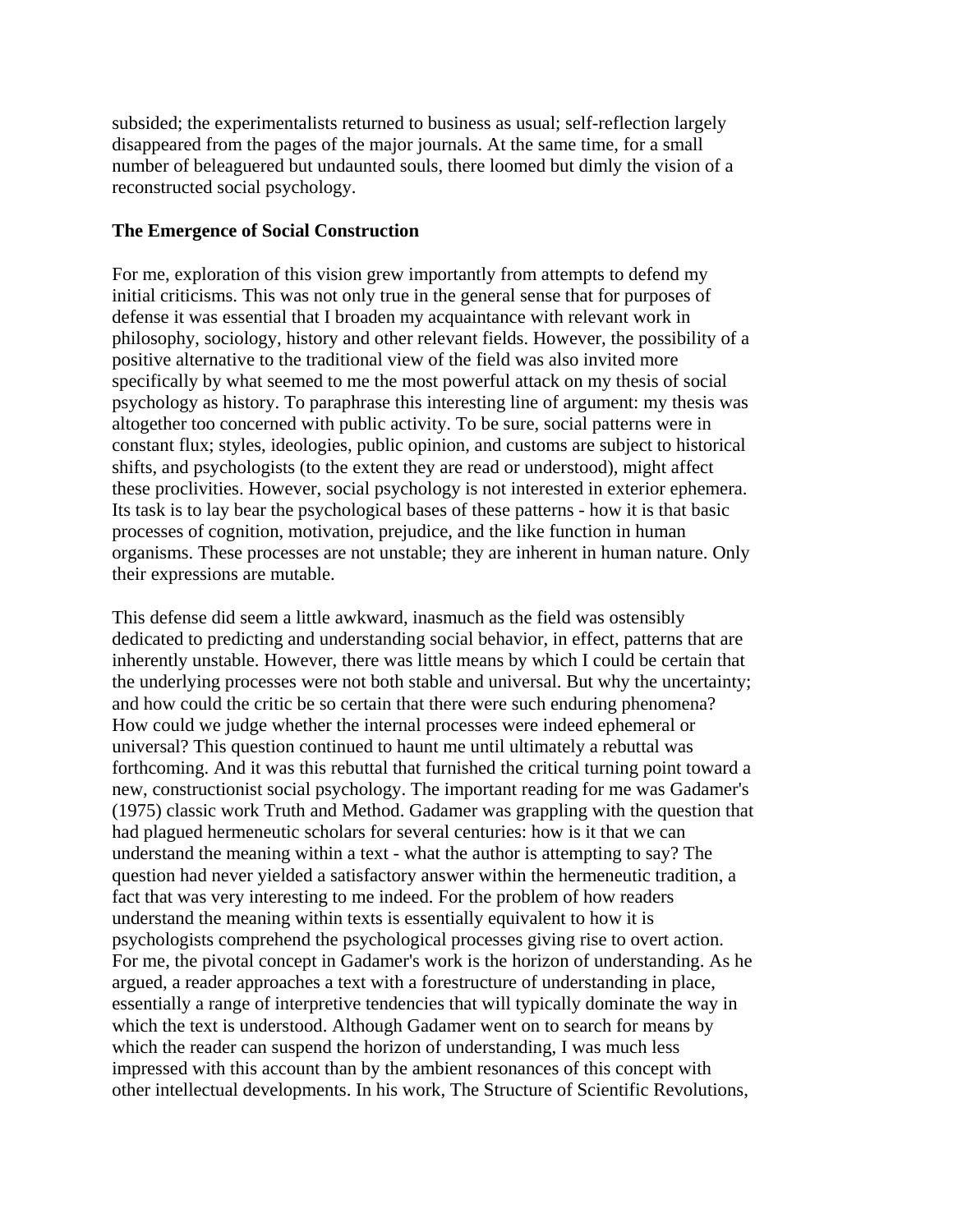Thomas Kuhn had demonstrated the ways in which the interpretation of scientific evidence is largely guided by a paradigm of understanding (or theoretical forestructure) central to the field at any given time. As he reasoned, the scientist carries out research and interprets the findings in terms of a theoretical (and metatheoretical) framework (or set of a priori assumptions) shared within a particular community. Much the same conclusion was reached, albeit on a different terrain, by the literary theorist, Stanley Fish. As Fish (1980) convincingly argued, when readers attempt to understand a text, they do so as members of an interpretive community. Their interpretations will inevitably bear the conventional understandings of the community.

As these various arguments converged, it became apparent that there is no reading of a "psychological interior" save through the presumptions one brings to bear. People's actions do not transparently reveal the character of their subjective worlds or mental processes; however, once psychologists bring a given theory to bear, they locate "internal events" in its terms. These theories have no basis in fact; any facts about the mind used in their support would have necessitated the use of such theories. In effect, the psychological world so dear to the heart of many social psychologists is a social construction, and the findings used to justify statements about this world are only valid insofar as one remains within the theoretical (and metatheoretical) paradigms of the field. Research findings don't have any meaning until they are interpreted, and these interpretations are not demanded by the findings themselves. They result from a process of negotiating meaning within the community.

One could, of course, see such conclusions as spelling the end of social psychology (and indeed, the end of science itself as a truth telling institution). However, such a dolorous conclusion is scarcely warranted. For, after all, the social constructionist critique is itself based on a set of premises, assumptions, and negotiations, and the pivotal concept within this domain is that of social process. Can we envision a social psychology, then, that views itself as inherently a social process and its contributions to the culture primarily in terms of social construction? The beginnings of this vision were developed in my 1982 book, Toward Transformation in Social Knowledge. The exploration of its potential continues to the present.

## **Social Psychology in a Constructionist Key**

As I presently see it, a social psychology informed by a constructionist view of knowledge vitally expands and enriches the scope of the field. Certain positive contributions of the past are salvaged, and the largely wasted efforts of the tradition abandoned. More importantly, a new range of significant endeavors is invited. I am not speaking here of a pie-in-the-sky vision, a dream on paper. Rather, as I have tried to outline in a recent volume, Realities and Relationships, movements toward a reconstructed psychology are in evidence throughout psychology (1) around the globe(2), and resonate with similar movements across the human sciences and the humanities (3). Michael Billig's contribution to the present volume is but one representative. Let me outline, then, what I see as the three major challenges of a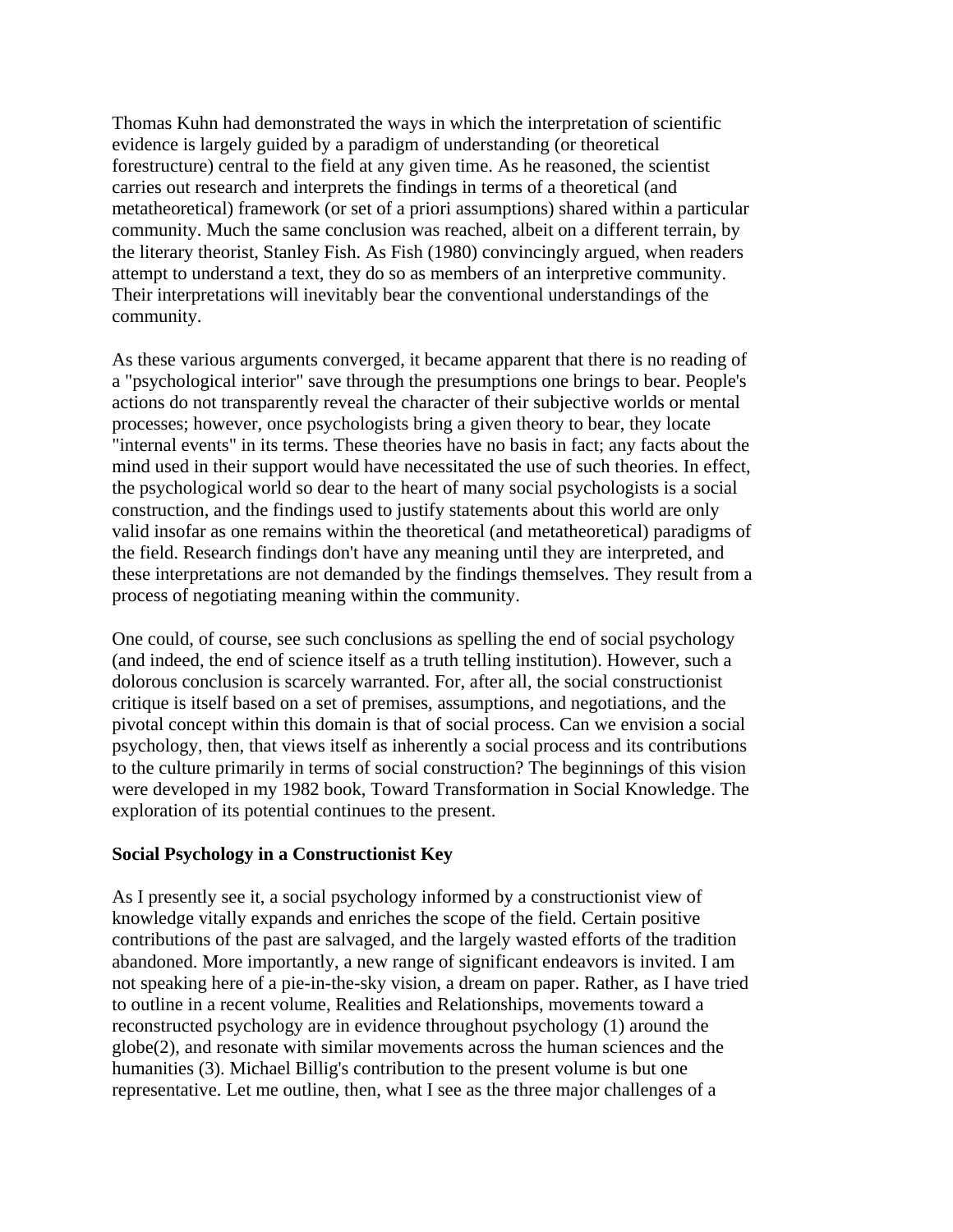social psychology in a constructionist mold, and describe representative offerings in each case:

## **The Empirical Challenge**

There is nothing about a social constructionist psychology that rules out empirical research. However, the place of such research and its particular potentials are substantially refigured. From a constructionist perspective, the traditional attempt to test hypotheses about universal processes of the mind (cognition, motivation, perception, attitudes, prejudice, self-conception) seems at a minimum misguided, and more tragically, an enormous waste of resources (intellectual, monetary, temporal, material). Not only is the subject matter itself a social construction, thus not subject to empirical evaluation outside a particular tradition of interpretation, but such research represents the arrogation of a uniquely western ontology of the mind to the status of the universal.

More positively from a constructionist perspective, traditional empirical research is most effectively deployed in 1) illustrating interesting or challenging ideas, and 2) tracing patterns of conduct of major significance to the society. In the case of bringing challenging ideas to life, the classic work of Asch (1952) on social conformity, and Milgram (1974) on obedience are illustrative. Neither of these inquiries proved anything about social life; they do not necessarily demonstrate anything about either conformity or obedience (which are themselves interpretations subject to challenge and negotiation). However, in the hands of these scholars, the data dramatically succeeded in bringing provocative ideas about human interaction to life, thus generating debate and dialogue. Both researchers raise fundamental questions about the power of social influence, and the needs and problems of both belonging to social groups and remaining independent of them. To be sure, there are many other resources for raising such issues, for example, in history, literature, and case studies. However, if the ethical and ideological burden is acceptable, the researcher's advantage is that he/she is able to craft the needed illustration in concrete terms and to demonstrate its potential generality in the population.

Many social psychologists, informed by constructionist concerns, are discontent with the political implications of human experimentation, and choose instead to explore the ways in which reality is constructed within the society. These studies, which focus on the discursive means by which we determine what is true and good, are emancipatory in their aims. Rather than trying to demonstrate universal principles, they use discourse analysis to foreground our particular habits of constructing the world and ourselves. The chief aim is to demonstrate the problems created by these discursive conventions and to open discussion on alternative intelligibilities. Thus, for example, investigators have used discourse analytic methods to unsettle the traditional gender distinction (Kitzinger, 1987), the concept of individual memory (Middleton and Edwards, 1990), the rationalities of social unrest (Potter and Reicher, 1987), accepted truths about alcohol (Taylor, 1990), and attributions of intention (Edwards and Potter, 1992), and the idea of factual or objective reports (Woofitt,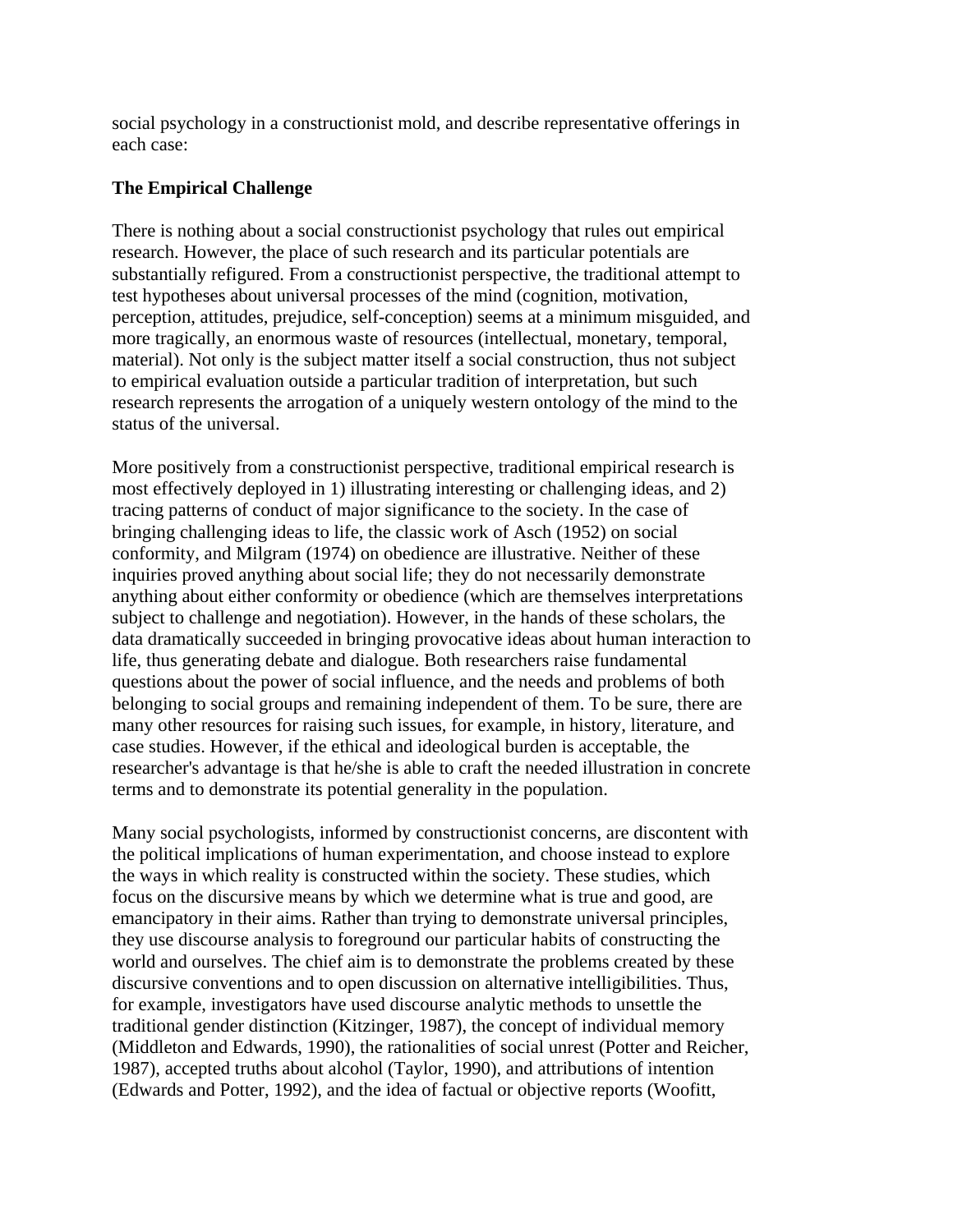1992). Others have been concerned with the ways in which forms of rhetoric or speech conventions inadvertently guide our presumptions of the real. In the case of the self, for example, Mary Gergen and I (Gergen and Gergen, 1988) have attempted to show how narrative conventions - or traditional ways of telling stories - provide the forestructure through which we make ourselves intelligible to others. In contrast to the traditional experimental work I described earlier, the self is viewed, then, as achieved through dialogic processes that are continuously in motion.

It should finally be added that traditional empirical methods have additional purchase in actuarial terms, that is, in providing information on recurring patterns of social conduct. The capacity of survey researchers to predict election outcomes, insurance companies to predict auto accidents, and population experts to forecast birth rates are illustrative of this potential. Laboratory research in social psychology is generally ill suited for this task, inasmuch as the research context is typically rarefied and the findings poor in ethological validity. However, attempts by social psychologists to predict health indicators (e.g. heart failure, cancer, length of life) have been especially promising. Largely removing the research from its laboratory confines, researchers trace the correlations between a range of social variables, e.g. social support, traumatic events, personal dispositions and a range of health variables. The results of such research are often highly suggestive in terms of possible health policies and practices. To be sure, the phenomena in such research are socially constructed; labels such as heart failure and social support are culturally and historically contingent. However, because these constructs are widely shared in the culture, and are congenial to the prevailing ideology of health, the discipline contributes to the society by adopting its terms and furnishing information on patterns of action constructed in just this way.

## **The Reflexive Challenge**

As we find, from a social constructionist perspective empirical research is not abandoned; its goals are simply revisioned in such a way that its outcomes are more directly keyed to societal concerns - provoking cultural dialogues, challenging traditional understandings, and furnishing information directly relevant to its investments. At the same time social constructionism invites a range of additional pursuits. Among the more prominent is that of reflexive deliberation. That people in relationships move toward collective agreements on what is real, rational, and right, and articulate these agreements in their forms of language, seems apparent enough. Whether a primitive society or a scientific sub-culture, we develop working languages for carrying out our collective lives. For the constructionist, however, there are significant dangers inhering in the solidification ("objectification") of any given way of constructing the world. Univocal agreements occlude possibilities for selfreflective appraisals. To reflect critically on one's pursuits, using the very rationalities that legitimate these pursuits, one can scarcely do other than rationalize the status quo. More importantly, those who do not share the premises are rendered "other," often dismissed, disparaged, or denigrated.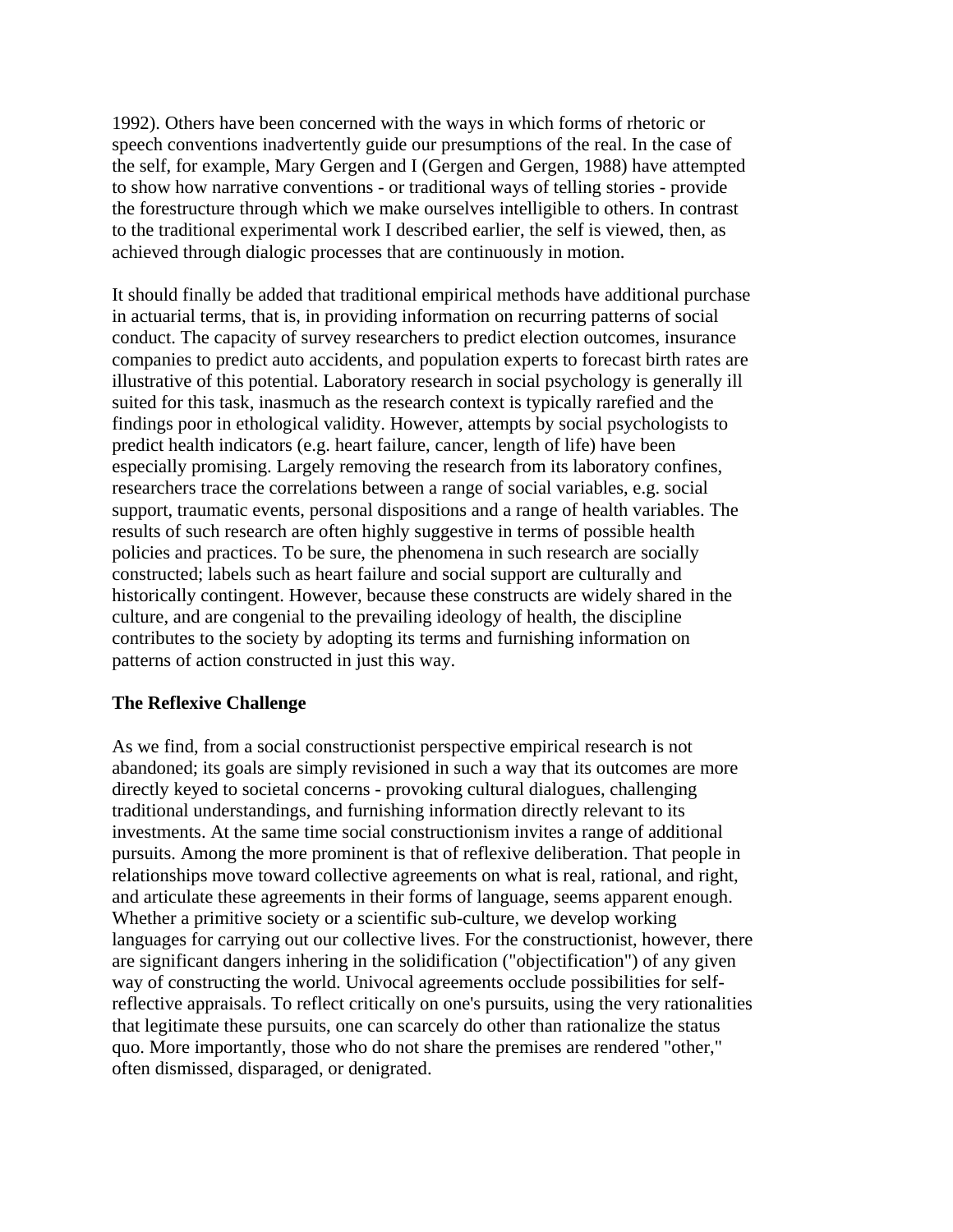From this perspective, it is essential to set in motion processes of reflexive deliberation, processes which call attention to the historically and culturally situated character of the taken-for-granted world, which reflect on their potentials for suppression, and which open a space for other voices in the dialogues of the culture. These are indeed worthy goals, and specifically invited by a constructionist orientation to social psychology. Sensitive to the constructed character of our realities, to processes by which realities are generated and eroded, and the pragmatic implications of language formations, the constructionist social psychologist is optimally positioned to incite reflexive dialogue - both within the discipline of psychology, and within the culture more generally. Again, these are not idle speculations. Reflexive deliberation has been, and continues to be, a significant form of scholarship within the constructionist frame. Concerned with the potentially strangulating and oppressive potentials within the taken for granted assumptions of the discipline, psychologists have explored, for example, the limitations of traditional conceptions of individual psychological processes (Sampson, 1975, 1978), child development (Bradley, 1993), mental illness (Sarbin and Mancuso, 1980), and anger (Tavris, 1989). Concerned with the culture more generally, constructionist psychologists have probed, for example, the problems and potentials of the romanticist and modernist conceptions of the person (Gergen, 1991), the problematic assumptions underlying the way in which students are constructed in the educational sphere (Walkerdine, 1988), and the subtle sustenance of nationalist ideology (Billig, 1995).

#### **The Creative Challenge**

Traditional social psychology largely contented itself with charting existing patterns of behavior. The task of the scientist, in this case, was to give accurate accounts of existing reality. Because existing reality is taken to be an instantiation of universal and transhistorical processes, the field took little interest in molding new futures for the society. Further, because contributions to new cultural forms would require a value commitment, and social psychology aimed to be value neutral, there was scant investment in professional pursuits directly concerned with social change. This attitude of cultural disengagement stands in stark contrast to a constructionist social psychology. Already we have seen the constructionist concern with ethical and political issues manifest itself in reflexive scholarship. To engage in critique is to presume a criterion of "the good," toward which effective critical analysis inherently strives. However, the constructionist mandate for social transformation is far more profound. For the constructionist, the discourses of the profession are themselves constitutive of cultural life. When they serve to mold the intelligibilities of the culture - making distinctions, furnishing rationales for action, and implicitly evaluating forms of conduct - they also prepare our future. This may be a future which simply recapitulates the past, which sustains the taken-for-granted assumptions of the culture. Such are typically the effects of a social psychology based on a realist (or objectifying) account of science. However, for the constructionist, social psychological inquiry can enter into the creation of new forms of cultural life. With the development of new theoretical languages, research practices, forms of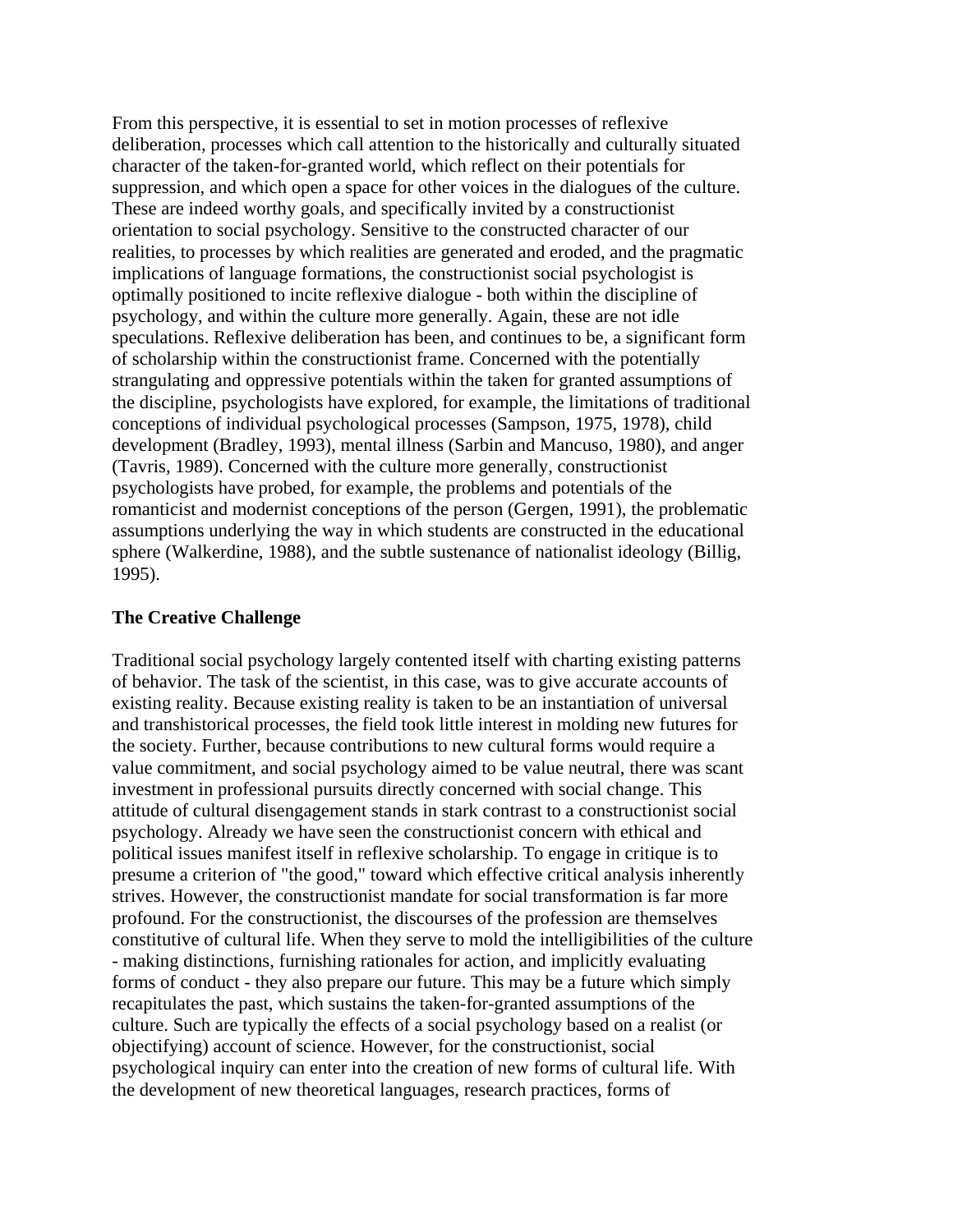expression, and practices of intervention, so does the field invite cultural transformation.

Constructionism places no particular constraints or demands on the scholar in terms of preferred visions of the future. However, there has been perhaps an inevitable tendency among constructionist scholars to develop theories and practices that favor communalism over individualism, interdependence over independence, participatory over hierarchical decision making, and societal integration as opposed to traditionalist segmentation. Such leanings are virtually derivative of the constructionist view of knowledge as socially constructed. To illustrate the way in which theoretical work is used to effect such ends, let us return to the continuing theme of the self. As we found, within the experimentalist tradition self-conception is usually treated as more or less self-contained within the individual, a feature of universal and biologically based processes of mental functioning. Such a view perpetuates the longstanding individualist practices within the culture, stressing as it does the independent functioning of the individual. Social institutions, on this account, are byproducts of individual interaction. Or to play out the implications, friendship, marriage, family, and community are artificial contrivances, possibly resulting from our individual insufficiencies. The sufficient person is an independent being.

Eschewing the individualist tradition, and giving value to relationship over isolation, ultimately requires an alternative to the traditional conception of the self - in effect, creative theoretical work. In this vein, theorists such as John Shotter (1994a, 1994b), Edward Sampson (1994), and Hermans and Kempen (1993) have begun to develop a deeply socialized conception of self. Drawing importantly from earlier writings of Vygotsky (1978) and Bakhtin (1981), individual functioning is held to be inseparable from relationship. The vast share of human action grows out of interchange, and is directed into further interchange. As I write these lines I am reflecting myriad dialogues with professionals and students, for example, and am speaking into a relationship with readers. The words are not "my own," the authorship is misleading. Rather, I am a carrier of relationships, forging them into yet new relationships. This work is further complemented by a series of creative theoretical formulations attempting to reconstitute traditional psychological terms. For example, for Potter and Wetherell (1987), attitudes are not lodged within the heads of private individuals; to possess an attitude is to take a position in a conversation. For Billig (1987), there is little reason to examine the rational processes lying behind language, somewhere in the brain; rather, to speak rationally is to engage in accepted forms of rhetoric.

It will prove illustrative to contrast my work on the self-concept within the old paradigm (mechanistic, individualistic, experimental), with recent recent, relationally oriented explorations of emotion (Gergen, 1994). Let us first deconstruct the traditional emotional terms - concepts such as anger, love, fear, joy, and the like. That is, let us view such terms as social constructions, and not as indexing differentiated properties of the mind or the cortex. With the aid of such deconstruction we are relieved of the endlessly burdensome search for the signified - that is, the elusive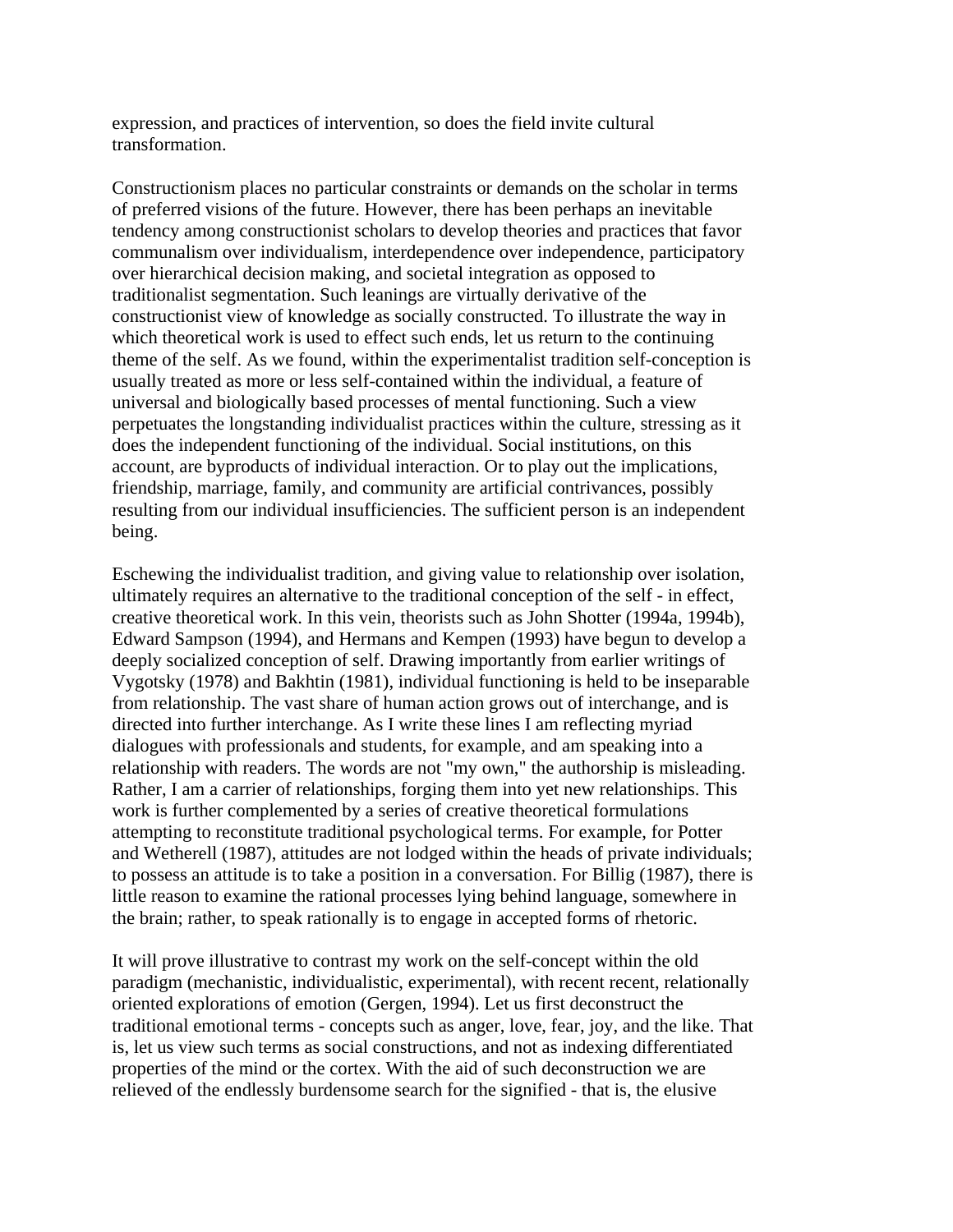essence of anger, love, and so on. Further, the individualist conception of such terms may be bracketed. This critique also enables us to view the language of emotion, not as a set of terms referring to off-stage properties of the mind, but as performatives. That is, when we say, "I am angry," "I love you," and the like, we are not trying to describe a far off land of the mind, or a state of the neurons. Rather, we are performing in a relationship, and the phrases themselves are only a constituent of more fully embodied actions, including movements of the limbs, vocal intonations, patterns of gaze, and so on.

At the same time, let us not view these performances as purely individual. Rather, they are more adequately viewed as integers in more complex patterns of relationship. They cannot be performed at random, but require the actions of others as invitations; and once performed, they invite only a circumscribed array of actions on the part of the others. Let us view these extended patterns of interchange as emotional scenarios. In documenting emotional scenarios for anger, for example, we find that there are only certain actions that warrant anger as an intelligible response (e.g. insult, expressions of hostility). And, once anger has been performed, the other is not free to act in any way; convention requires that one react, for example, with an apology, with an exonerating explanation, or with anger. Or to put it more broadly, we find emotional expressions to be constituents of extended forms of interchange, somewhat like cultural dances, and they gain their intelligibility and importance only by virtue of their placement within such dances. Emotional performances are no more possessions of the single individual than are the words we speak.

Although innovative theoretical formulations such as these are one means of contributing to a process of societal transformation, we find additional professional means of pursuing such ends. For example, constructionist psychologists have also pursued alternative forms of methodology, reasoning as they do that research methods also convey values and ideologies. Feeling that experimental technologies place a divide between the scientist and subject, privilege the scientist's voice over the subject's, and invite manipulation, they seek means of broadening the range of research methods. Qualitative methodologies (Denzin and Lincoln, 1994) are one significant step toward an enriched social psychology, as are discourse analytic procedures. Further, we are invited to experiment with our very forms of scientific expression. Professional writings in social psychology inherit stale traditions of rhetoric; they are intelligible to but a minute community of scholars, and even within this community they are overly formal, monologic, defensive, and dry. The nature of the social world scarcely demands such an archaic form of expression. Constructionism invites the scholar to expand the repertoire of expression, to explore ways of speaking and writing to a broader audience, perhaps with multiple voices, and a richer range of rhetoric. Recent examples would include the feminist writings of Mary Gergen (1988), and the first undergraduate text in constructionist social psychology by Rogers (1995).(4)

In conclusion, I find a constructionist social psychology one that is unbounded in potential: it neither specifies the margins of the discipline nor fixes the parameters of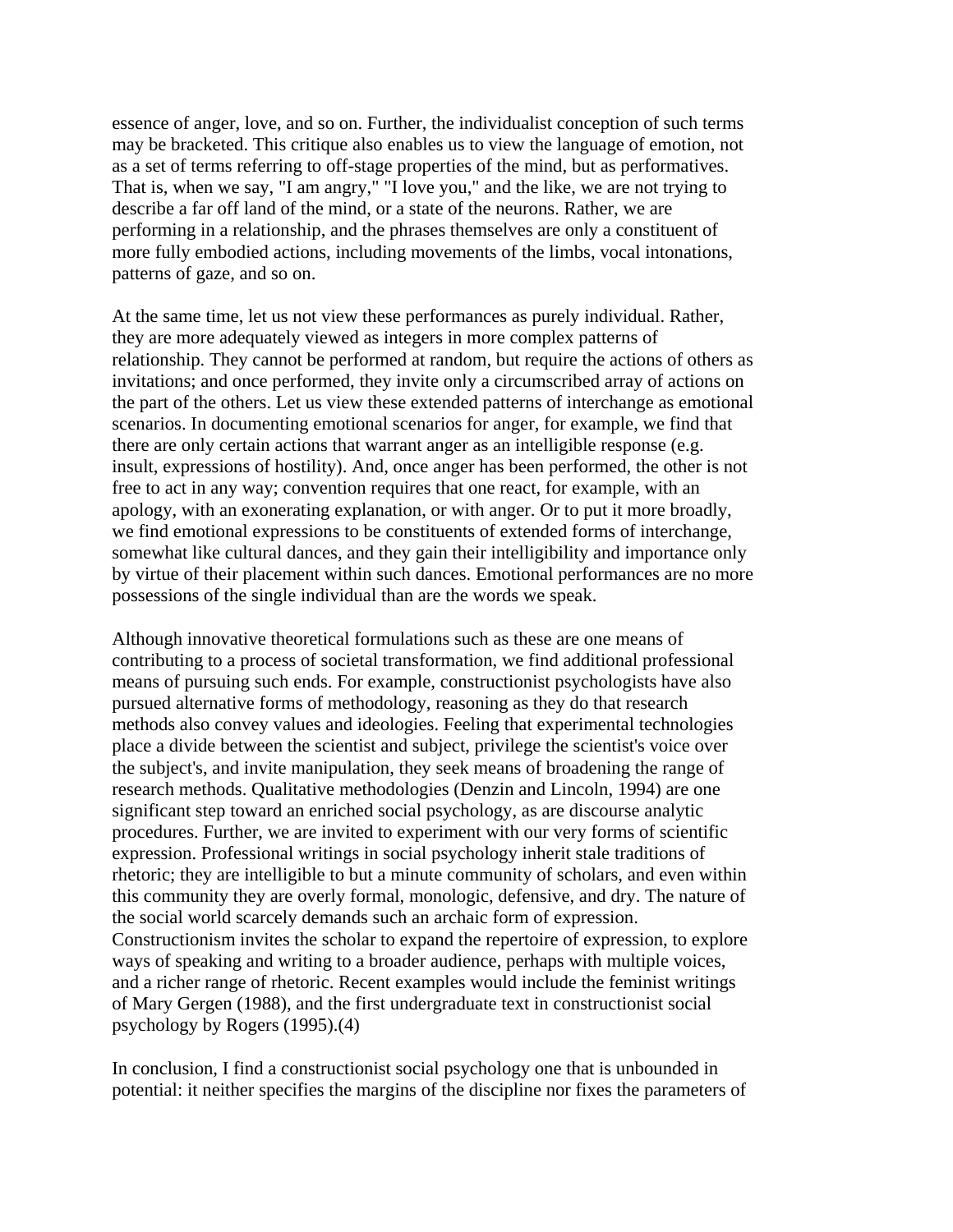inquiry in advance. It is psychology closely tied to cultural life; inviting passionate engagement; linking intellectual work with change-oriented practices; favoring provocative dialogue both within and external to the discipline; firing the imagination of futures; and yet, retaining considerable humility toward to its own assumptions and respect for the assumptions of others. The message of a social psychology in a constructionist frame is, then, profoundly optimistic.

## **Footnotes**

(1) See, for example, Kessen (1990) in developmental psychology, Hermans and Kempen (1993) in personality studies, Spence (1982) and Penn and Frankfurt (in press) in individual and family therapy, Hare-Mustin and Marecek (1988) and M. Gergen (1988) in feminist psychology, and Danziger (1990) in the historical analysis of psychology.

(2) Among many others, we may include Ibanez (1991) in Spain; Bradley (1993) in Australia; White and Epston (1990) in New Zealand, Misra (1994) in India, Schnitman and Fuks (1993) in Argentina, Hermans and Kempen (1993) in the Netherlands, Engestrom (1990) in Finland, Middleton and Edwards (1990) in the UK, and Wilutzky (1995) in Germany, Stam (1990), in Canada, and Petrillo (1995) in Italy.

(3) See, for example Coulter's (1989) work in sociology, Lutz (1988) work in anthropology, White (1978) in history, McNamee (1989) in communication, Fiske (1982) in cultural studies, and Rorty (1991) in philosophy, and Gregory (1994) in geographic studies.

(4) An additional work on social construction by Vivien Burr (1995) is also a significant new entry at the university text level, but the writing in this case is more traditional.

## **References**

- Asch, S. (1952) Social psychology. Englewood Cliffs, NJ: Prentice-Hall.
- Bakhtin, M. (l98l) The dialogic imagination. Austin: University of Texas Press.
- Billig, M. (l987) Arguing and thinking. London: Cambridge University Press.
- Bradley, B. (1993) A serpent's guide to children's "theories of mind." Theory and Psychology, 3, 497-52l.
- Burr, V. (l995) An introduction to social constructionism. London: Routledge.
- Coulter, J. (l989) Mind in action. Oxford: Blackwell.
- Danziger, K. (1990) Constructing the subject: Historical origins of psychological research. Cambridge: Cambridge
- University Press
- Denzin, N.K. and Lincoln, Y.S. (Eds.) (1994) Handbook of qualitative research. Thousand Oaks, CA: Sage.
- Edwards, D. & Potter, J. (1992) Discursive psychology. London: Sage.
- Engestrom, Y. & Middleton, D. (1990) Communal cognition in the workplace. In D. Middleton and D. Edwards (Eds.) Collective remembering. London: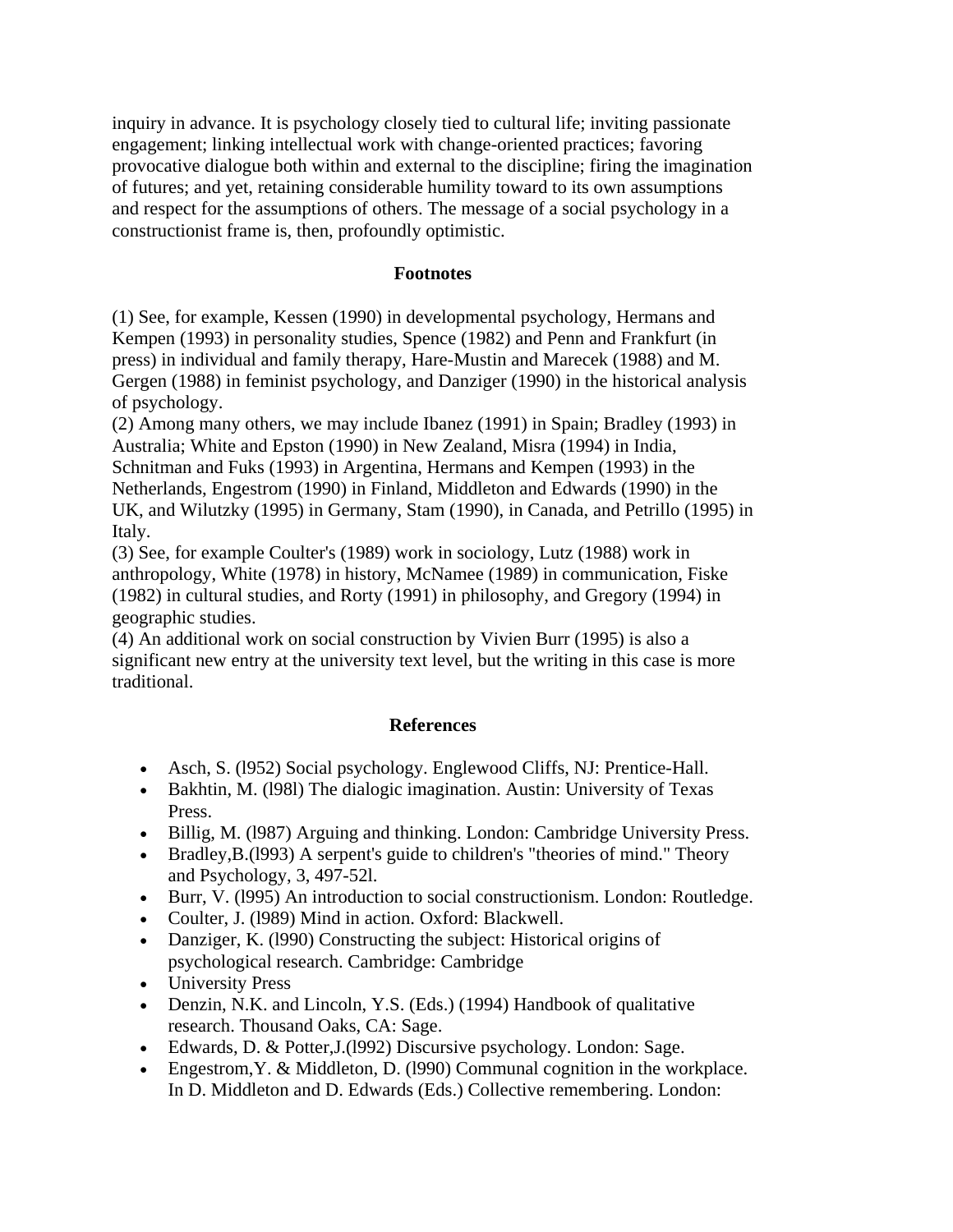Sage.

- Fish, S. (l980) Is there a text in this class? The authority of interpretive communities. Cambridge: Harvard University Press.
- Fiske, S. (1987) Television culture. London: Routledge.
- Gadamer, H. (l975) Truth and method. New York: Seabury.
- Gergen, K.J. (l965) Interactions goals and personalistic feedback as factors affecting the presentations of self. Journal of Personality and Social Psychology, l, 4l3-424.
- Gergen, K.J. (l973) Social psychology as history. Journal of Personality and Social Psychology, 26, 309-320.
- Gergen, K.J. (1982) Toward transformation in social knowledge. New York: Springer-Verlag. Second edition (1991) London: Sage.
- Gergen, K.J. (1991) The saturated self. New York: Basic Books.
- Gergen, K.J. (1994) Reality and relationships, soundings in social construction. Cambridge: Harvard University Press.
- Gergen, K.J. & Gergen, M.M.(1988) Narrative and the self as relationship. In L. Berkowitz (Ed.) Advances in experimental social psychology, V. 21, New York: Academic Press, pp. 17-56.
- Gergen, M.M. (1988) Toward a feminist metatheory and methodology in the social sciences. In M. Gergen (Ed.) Feminist thought and the structure of knowledge. New York: New York University Press.
- Gergen, M.M. (1992) From mod mascu-linity to post-mod macho: a feminist re-play. In Kvale, S. (Ed.) Psychology and postmodernism. London (Sage).
- Gregory, D. (l994) Geographical imaginations. Cambridge: Blackwell.
- Harre, R. & Secord, P. (l972) The explanation of social behavior. Oxford: Blackwell.
- Hare-Mustin, R. & Marecek, J. (1988) The meaning of difference: Gender theory, postmodernism and psychology. American Psychologist, 43, 455-464.
- Hermans, J. & Kempen, H. (1993) The dialogical self. New York: Academic Press.
- Ibanez, T.(1991) Social psychology and the rhetoric of truth. Theory and Psychology, l, l87-20l.
- Kessen, W. (l990) The rise and fall of development. Worcester, MA: Clark University Press.
- Kitzinger,C. (l987) The social construction of lesbianism. London: Sage.
- Kuhn, T. (1970) The structure of scientific revolution. Chicago, IL: University of Chicago Press.
- Lutz, C. (1988) Unnatural emotions. Chicago: University of Chicago Press.
- McNamee, S. (1989) Creating new narratives in family therapy: an application of social constructionism. Journal of Applied Communication Research, 17, 92-112.
- McGuire, W. (1973) The yin and yang of progress in social psychology; Seven Koans. Journal of Personality and Social Psychology, 26, 446-456.
- Mead, G.H. (1934) Mind, self and society from the standpoint of a social behaviorist. Chicago, IL: University of Chicago Press.
- Middleton, D.& Edwards, D.(1990) Collective remembering. London: Sage.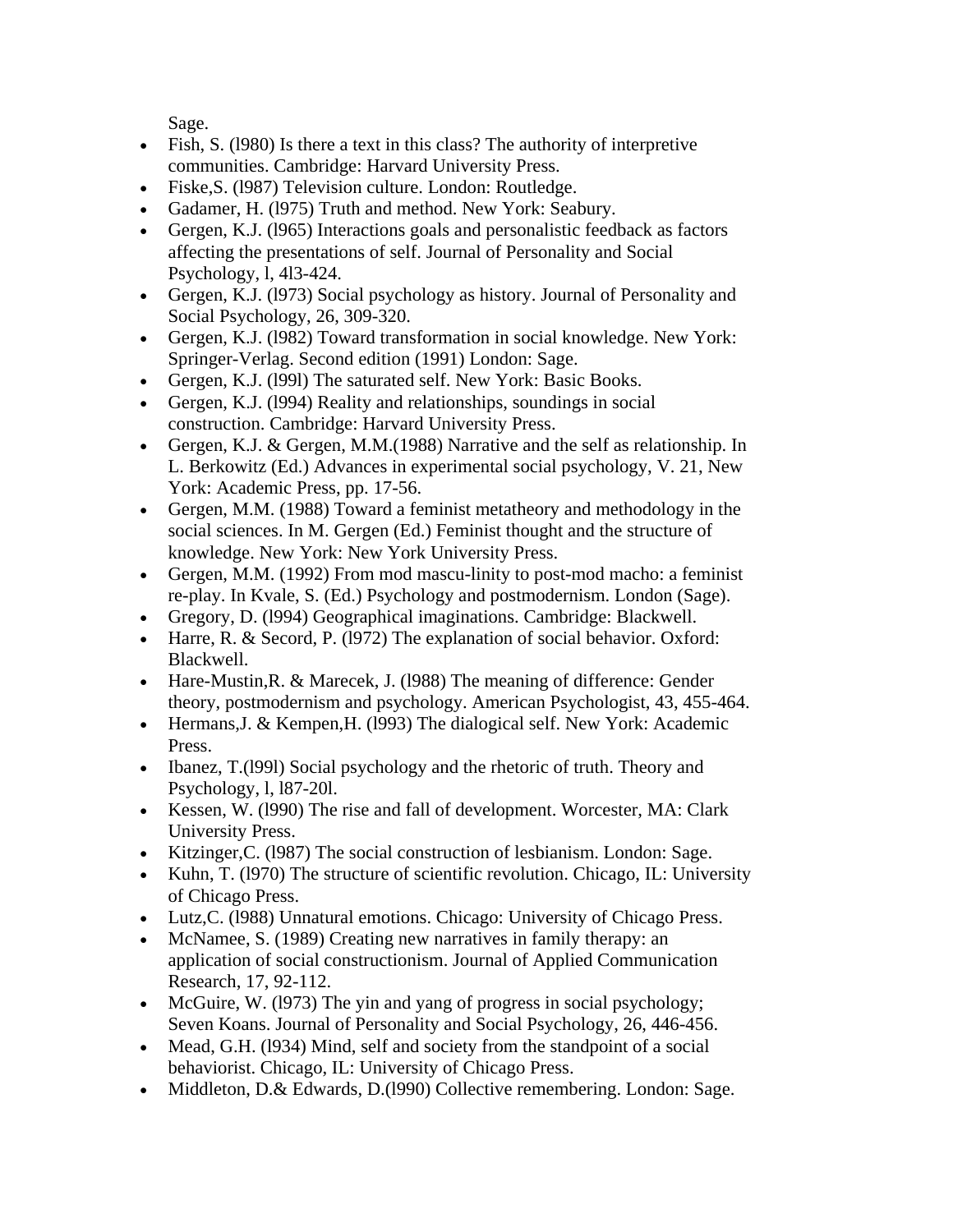- Milgram, S. (1974) Obedience to authority. New York: Harper & Row.
- Misra, G. (l994) Psychology of control: cross-cultural considerations. Journal of Indian Psychology, 12, 8-45.
- Penn, P. & Frankfurt, M. (In press) Creating a participant text: Writing, multiple voices, narrative multiplicity. Family Process.
- Petrillo, (l995) Pragmatics of communication and psychosocial theories from a constructionist interactionist view. In Lubek, I, van Hezewijk, R., Pheterson, G., and Tolman, C. (Eds.) Trends and issues in theoretical psychology. New York: Springer.
- Potter, J. & Reicher, (1987) Discourses of community and conflict: the organization of social categories in accounts of a riot. British Journal of Social Psychology, 26, 25-40.
- Potter, J. & Wetherell, M. (1987) Discourse and social psychology: Beyond attitudes and behavior. London: Sage.
- Ring, K. (1967) Some sober questions about frivolous values. Journal of Experimental Social Psychology, 3, ll3-l23.
- Rogers, R.S., Stenner, P., Gleessson, K., and Rogers, W.S. (1995) Social psychology, A critical agenda. London: Polity Press.
- Rorty, R. (1991) Objectivity, relativism and truth. New York: Cambridge University Press.
- Sampson, E. (l978) Scientic paradigms and social values: Wanted A scientific revolution. Journal of Personality and Social Psychology, 36, l332 l343.
- Sampson, E. (1975) Psychology and the American ideal. Journal of Personality and Social Psychology, 35, 767-782.
- Sarbin, T.& Mancuso, J. (l980) Schizophrenia: Medical diagnosis or verdict? Elsmford, NY: Pergamon.
- Schnitman, D. & Fuks, S. (1993) Paradima y crisis: Entre el riesgo y law posibilidad. Psyckhe, 2, 33-42.
- Shotter, J.(1993a) Cultural politics of everyday life. Toronto: University of Toronto Press.
- Shotter, J. (1993b) Conversational realities. London: Sage.
- Spence, D. (1982) Narrative truth and historical truth. New York: Norton.
- Stam, H. (1990) Rebuilding the ship at sea: The historical and theoretical problems of constructionist epistemologies in psychology. Canadian Psychology, 3l, 239-253.
- Strickland, L., Priorities and paradigms. In Strickland, L. Aboud, F. & Gergen, K. (eds.) (l976) Social psychology in transition. New York: Plenum Press.
- Tavris, C. (1989) Anger: The misunderstood emotion. New York: Simon and Schuster.
- Taylor, C. (1990) The ethics of authenticity. Cambridge: Harvard University Press.
- Vygotsky, L. (l978) Mind in society: The development of higher psychological processes. Cambridge: Harvard University Press.
- Walkerdine, V. (1988) The mastery of reason. London: Routledge, Kegan &